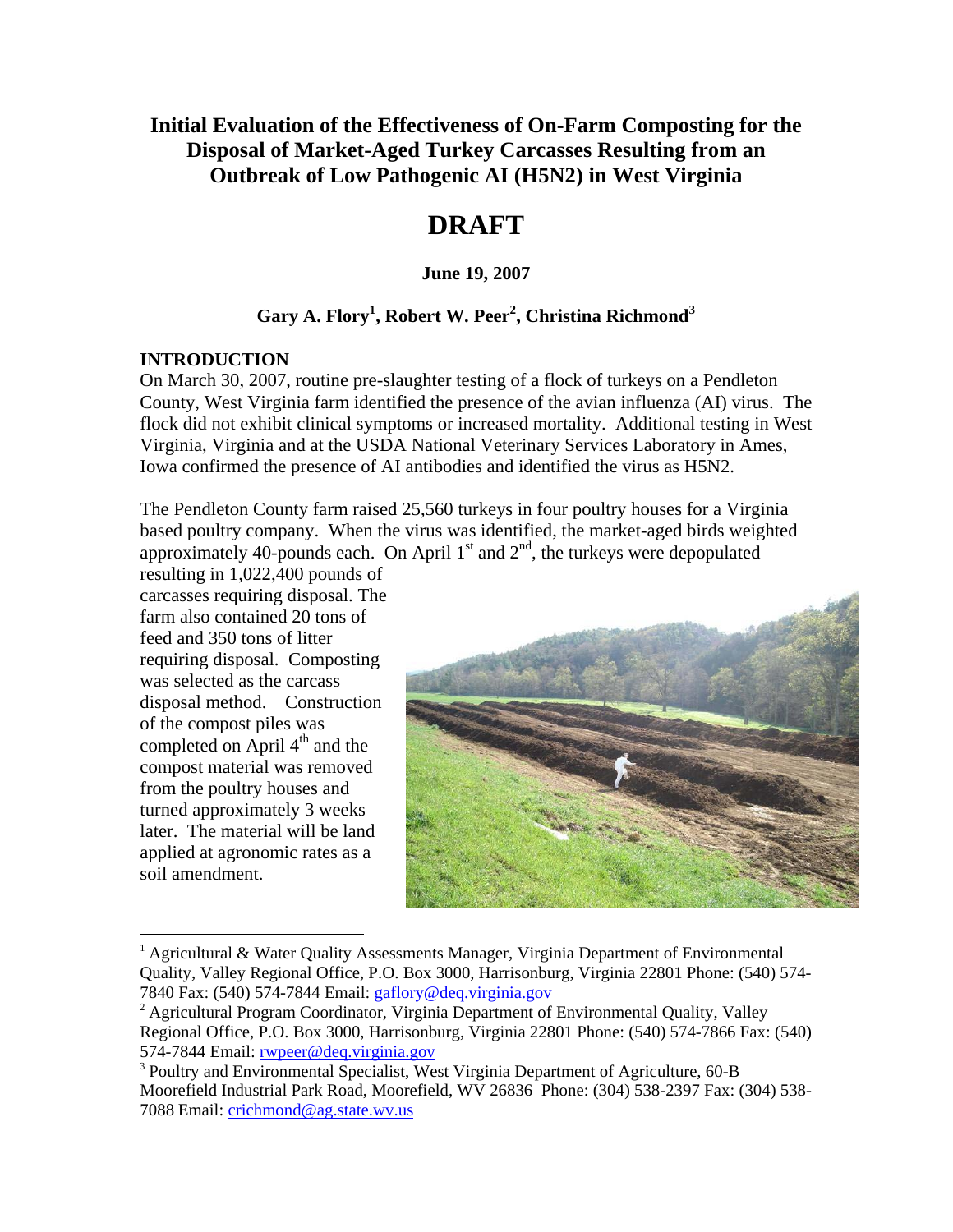## **H5N2 VIRUS**

H5N2 is a low pathogenic virus quite similar to the H7N2 virus that caused significant economic losses in Virginia in 2002. Unlike the H5N1 highly-pathogenic virus that has

been identified in Asia and other parts of the world, H5N2 does not cause significant mortality in birds nor is it known to cause symptoms in humans. This particular strain of H5N2 was typed as a unique wild bird strain of H5N2 that was detected during routine pre-slaughter testing and caused no symptoms in the flock.

However, it is USDA's policy to eradicate low pathogenic strains of AI with subtypes H5 and H7. Unchecked,



large reservoirs of virus have the potential to mutate into highly pathogenic strains resulting in far greater economic impact and potential for human exposure. The identification of any H5 or H7 virus requires notification of our international trading partners and can result the loss of international markets. It is therefore critical to quickly eradicate all H5/H7 positive flocks to prevent the spread to other farms and dramatically increase market losses.

# **PAST RESEARCH AND EXPERIENCE WITH MORTALITY COMPOSTING**

The effectiveness of composting as a method of disposal and containment of an AI outbreak was first demonstrated during an outbreak in the commercial chicken industry on the Delmarva Peninsula in 2004. By implementing this method, the virus was confined to 3 farms despite the high density of poultry farms in the area.

The success of composting on the Delmarva Peninsula opened additional discussions on in-house composting in Virginia despite concerns that the method may not be effective with Virginia's diverse poultry industry. Of particular concern was the effectiveness of the method with large birds like those typical to Virginia's meat turkey industry.

## Research on Composting Turkeys

In the fall of 2004, the Virginia Department of Environmental Quality (DEQ), Virginia Cooperative Extension, Virginia Department of Agriculture and Consumer Services (VDACS), Cargill and the Virginia Poultry Federation initiated a research and demonstration project to evaluate the effectiveness of in-house composting on turkeys as a means of disposing of catastrophic losses and disease containment. This demonstration project showed that in-house composting could be used effectively on large birds. A project summary can be found on DEQ's webpage.

http://www.deq.virginia.gov/ypa/pdf/In-House Composting Of Turkey Mortalities Poster.pdf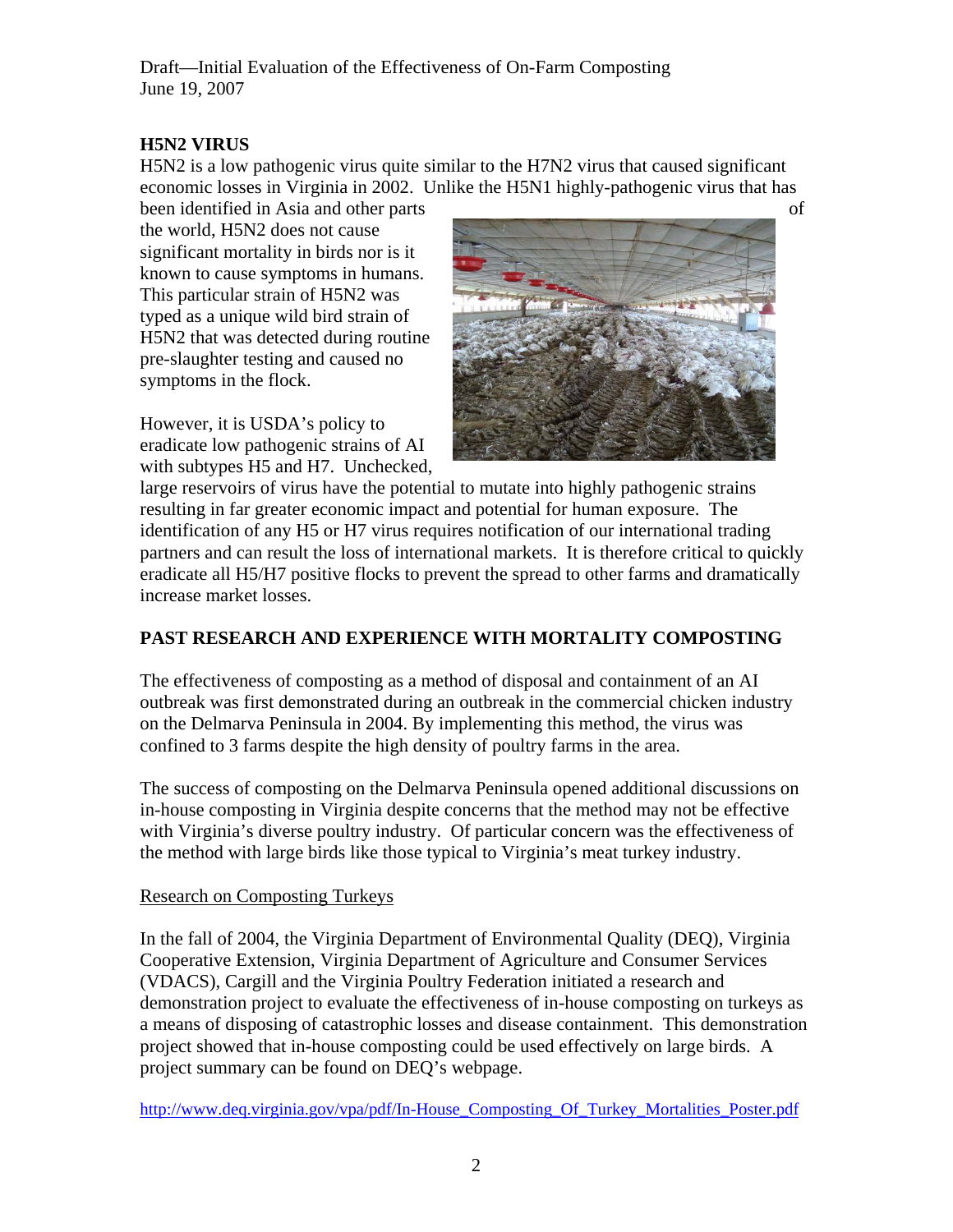# **ENVIRONMENTAL CONSIDERATIONS**

#### Disposal Methods Considered

On-site burial and composting were the two carcass disposal methods considered. Review of geological and soils maps and test pits excavations were used to evaluation potential burial pit locations. Both on-site and nearby offfarm locations were considered. With the thin soils and porous bedrock underlying the site, burial pits would need to be shallow and extremely large to accommodate a million pounds of carcasses. The two sites considered also



posed some additional challenges. The off-farm site would have involved transporting the carcasses down the state road past residences, and posed a significant biosecurity risk. The on-farm site presented the logistical challenge of transporting the carcasses up a steep hill where excavating a pit of sufficient size would be difficult.

#### Composting Considerations

The location of the outside composting sites was chosen to minimize the potential impact to ground and surface water resources. Windrows were constructed on a plateau above the floodplain was that was relatively level with over 250 feet of permanent sod between the nearest windrow and the stream. Also, drainage from the plateau flows away from the stream towards a floodplain where it would be filtered through over 1,000 feet of

permanent sod. Additionally, attention was given to provide a thick base to absorb any release of body fluids.

# **COMPOSTING CHALLENGES**

Composting the farm's birds posed several significant challenges and was, in many ways, a worst-case scenario. First, on-farm composting had only been used as a disease control method for much smaller birds. The use of this method for larger birds had been tested on a demonstration scale in Virginia, but never implemented for the disposal of an



entire flock of market-aged turkeys. Composting the farm's 40-pound birds would require modified procedures that had not been used during an outbreak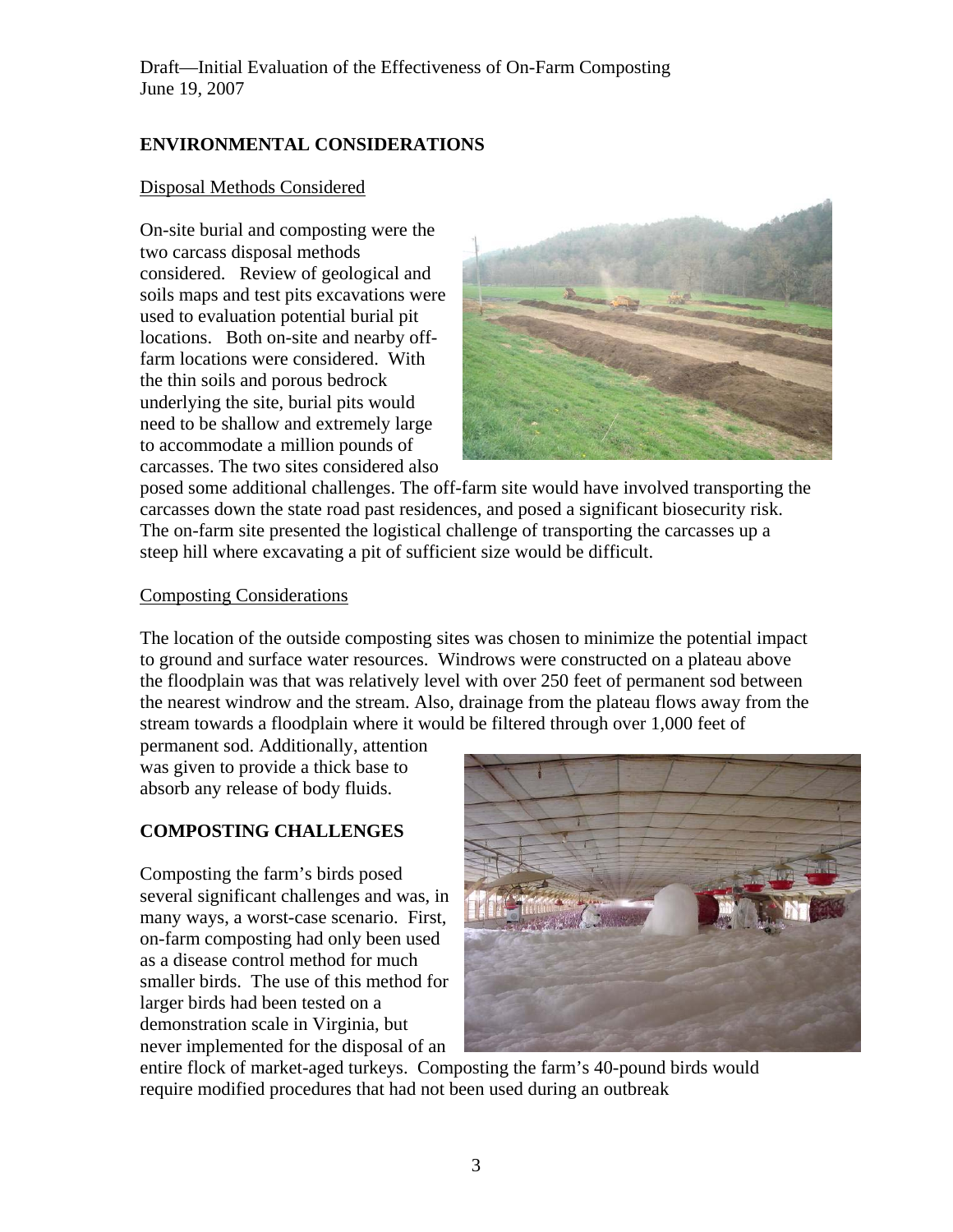Secondly, a new method of mass depopulation—fire fighting foam—had been recently approved by USDA and was used to destroy the flock. Traditionally, diseased flocks were depopulated with the  $CO<sup>2</sup>$  gas method. The  $CO<sup>2</sup>$  method does not add any additional moisture to the poultry houses as does the use of fire fighting foam.

The fire fighting foam method had been used on chickens in response to natural disasters and diseases but had not been used on larger birds. Two different foaming methods were used to depopulate the West Virginia flock. One method worked extremely well, the other generated a significant amount of water, complicating the composting procedure.

Finally, successful composting requires a proper ratio of carbon material (litter) to nitrogen (carcasses). Since the poultry houses had recently been cleaned out and the turkeys were market aged, a large amount of additional carbon material needed to be transported to the site. Transportation of material onto a disease control premise requires additional biosecurity measures, but represents less overall risk than transporting diseased material off the farm.

## **COMPOSTING LOGISTICS**

#### Windrow Construction

The outside windrows were constructed 12 feet wide with a 12 inch base of coarse mulch. A layer of carcasses was then placed on the base with a payloader, and then capped with 12 inches of the twice-ground mulch. The birds were not crushed prior to placing them in the windrows.

For the in-house composting windrows, the base was tilled to break up the caked litter resulting in a more



absorbent base. The team attempted to crush the carcasses with skid loaders and tractors to enhance their decomposition. However, the moisture and surfactants in the fire fighting foam made the carcasses slick and difficult to crush.

The in-house windrows were constructed by placing a 9-12 inch mulch base followed by a layer of carcasses. The windrows were then capped with 12 inches of mulch or litter. Two windrows were constructed in the large houses leaving room to operate equipment along the edges of the houses and between the windrows.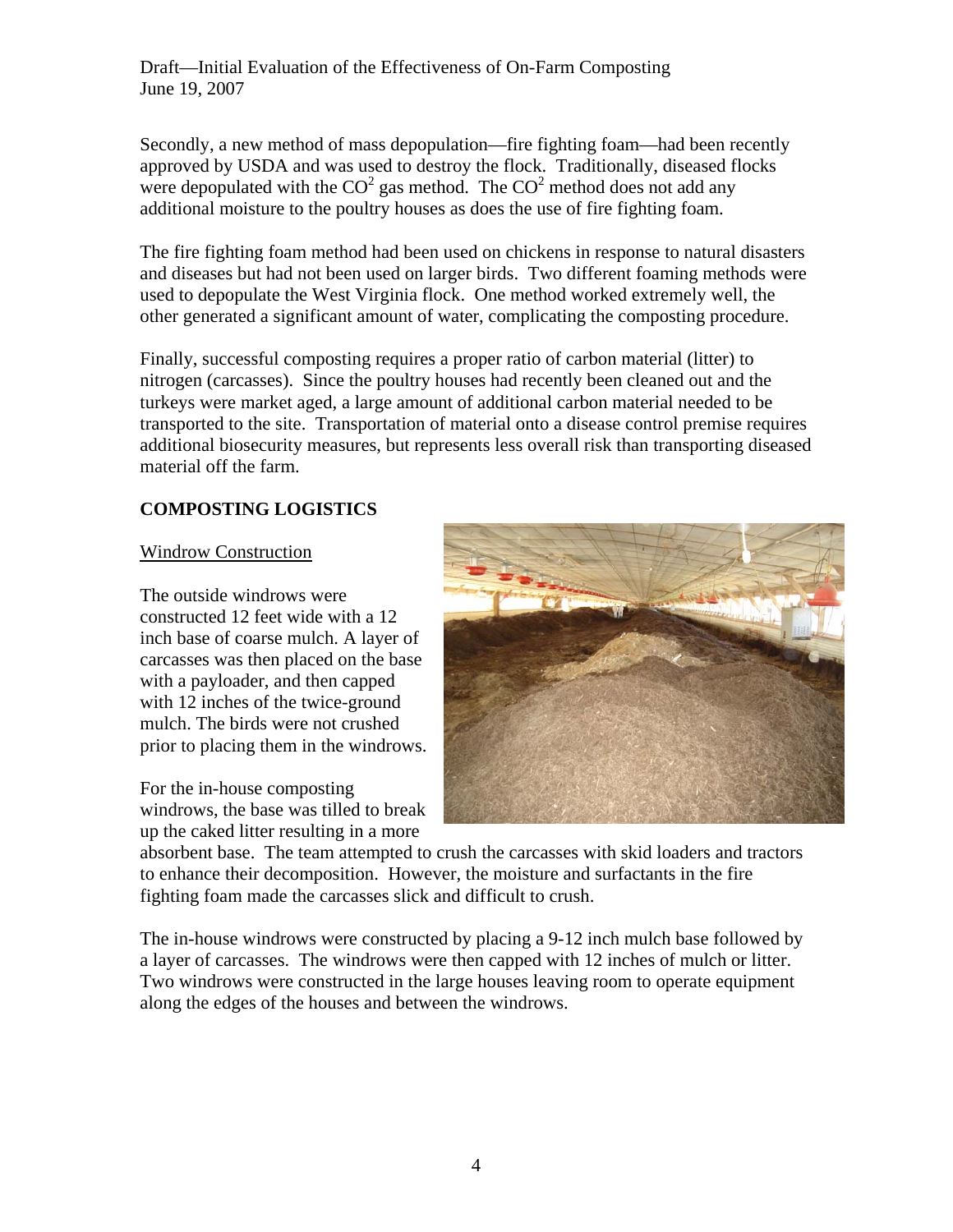## **EXPERIMENTAL USE OF COMPOSTING/AERATION EQUIPMENT**

During this project we tested both the skid steer mounted and larger tractor mounted Brown Bear horizontal aerators. Our tests were more limited than we hoped due to some

transportation and technical difficulties. However, the compost turners completely mixed and aerated the windrows. The only visible evidence of carcasses in the material after aeration at 3 weeks was leg bones, quills and few feathers. No other bones, flesh or bird parts were visible. Flesh that remained at the time of turning (about 5%) was well cooked and fell apart easily. In general, windrows aerated with the compost turner achieved internal temperatures 5º F to 10º F higher than the reformed windrows that were not treated.



## **METHOD RESULTS**

At 2 weeks the windrows were evaluated and carcass decomposition was estimated at 90%. After 3 weeks of composting, the material was removed from their original location

and placed in windrows behind the poultry operation. The material was evaluated to assess the degree of carcass decomposition. Overall carcass decomposition at this stage was estimated at 95% in all of the windrows. Once the piles were moved, only large bones, quills, feathers and a few fleshy pieces of carcasses were visible. The compost material had an organic odor without a significant ammonia or rancid smell.

There was no seepage in the outside windrows, and only minimal seepage at the



ends of the litter sheds. The windrows in the first poultry house had a few areas of seepage due to the excessive amount of water used by the initial foaming equipment. This seepage was absorbed by adding litter to the windrow during the first week of composting.

Throughout the composting process, windrow temperatures were monitored. The internal windrow temperatures achieved in the first 3 weeks ranged from  $110^{\circ}$  F to  $135^{\circ}$  F. Based on research conducted at Penn State, maintaining a temperature of 98º F for 10 days is sufficient to deactivate the virus. Windrow temperatures in the reformed windrows averaged 135º F at 5 weeks.